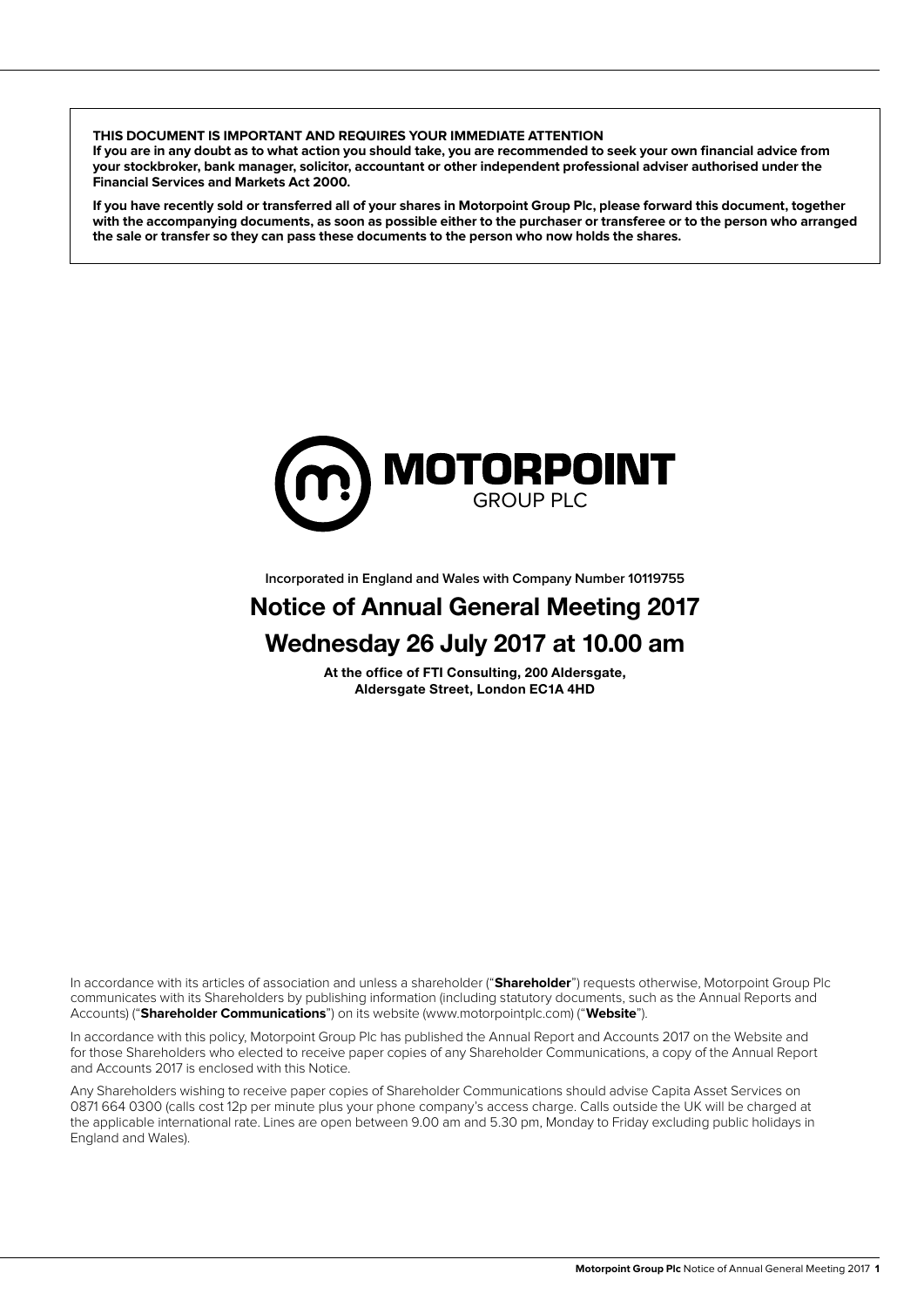Registered Office: **Motorpoint** Chartwell Drive West Meadows Industrial Estate Derby DE21 6BZ Company Number: 10119755

## **Letter from the Chairman**

22 June 2017

Dear Shareholder

#### **2017 Annual General Meeting**

I am pleased to inform you that the first Annual General Meeting ("**AGM**" or the "**Meeting**") of Motorpoint Group plc ("**Motorpoint**" or the "**Company**") will be held at 10.00 am on Wednesday 26 July 2017 at the offices of FTI Consulting at 200 Aldersgate, Aldersgate Street, London EC1A 4HD.

Notice of the AGM is set out on pages 3 to 5 of this document with explanatory notes set out on pages 6 to 11. There will be an opportunity for you to ask questions at, and I would encourage you to attend, the AGM.

#### **Voting**

At the meeting itself, voting on all the proposed resolutions will be conducted on a poll rather than a show of hands, in line with recommended best practice. Voting by poll is more transparent and equitable because it includes the votes of all Shareholders who have cast their vote by proxy, rather than just the votes of Shareholders who attend the AGM.

Shareholders will be asked to consider and, if thought fit, approve resolutions in respect of the matters set out on pages 3 to 5. The results will be published on our website www.motorpointplc.com and they will also be released to the London Stock Exchange via a Regulatory Information Service.

#### **Website**

Our corporate website www.motorpointplc.com provides more information about Motorpoint including:

- a copy of our full Annual Report and Accounts; and
- all our latest news and regulatory announcements.

#### **Admission on the day**

If possible, please arrive by 9.45 am to allow sufficient time for registration and security clearance. Documents will also be made available for inspection prior to the AGM at 9.45 am. Please bring your attendance document with you. This will be either the tear off portion of your Proxy Form or, for those registered for electronic communications, please bring a copy of the email you will have received.

#### **Action to be taken**

A Proxy Form for use by Shareholders in connection with the AGM will be posted to Shareholders who appeared on the register of Shareholders at the close of business on 21 June 2017, being the last practicable date prior to publication of the Notice. Those Shareholders who are registered for electronic communications will be sent an email incorporating a link to the online voting site (see below). Whether or not Shareholders propose to attend the AGM, it is important that they complete, sign and return a Proxy Form.

Shareholders should return the Proxy Form to the Company's registrar, Capita Asset Services (the "**Registrar**") at The Registry, 34 Beckenham Road, Beckenham, Kent BR3 4TU. Alternatively Electronic Proxy Appointment ("**EPA**") is available for the AGM. EPA enables Shareholders to lodge their proxy appointment by electronic means via a website provided by the Registrar at www.signalshares.com. CREST members may use the CREST electronic proxy appointment service to submit their proxy appointment in respect of the AGM.

Our CREST Issuer Agent ID is RA10. Further information regarding the appointment of proxies and voting is set out on pages 6 to 8. Please note that all proxy votes and appointments, whether postal or electronic, must be received by the Registrar no later than 10.00 am on Monday 24 July 2017.

# **Recommendation**

The Directors of the Company consider that all of the resolutions to be proposed at the Meeting are in the best interests of Motorpoint and its Shareholders as a whole and are most likely to promote the success of Motorpoint. The Directors unanimously recommend that you vote in favour of all the proposed resolutions as they intend to do in respect of their own beneficial holdings currently amounting to 41% of the issued share capital of Motorpoint.

Yours sincerely

**Mark Morris Chairman, Motorpoint Group Plc**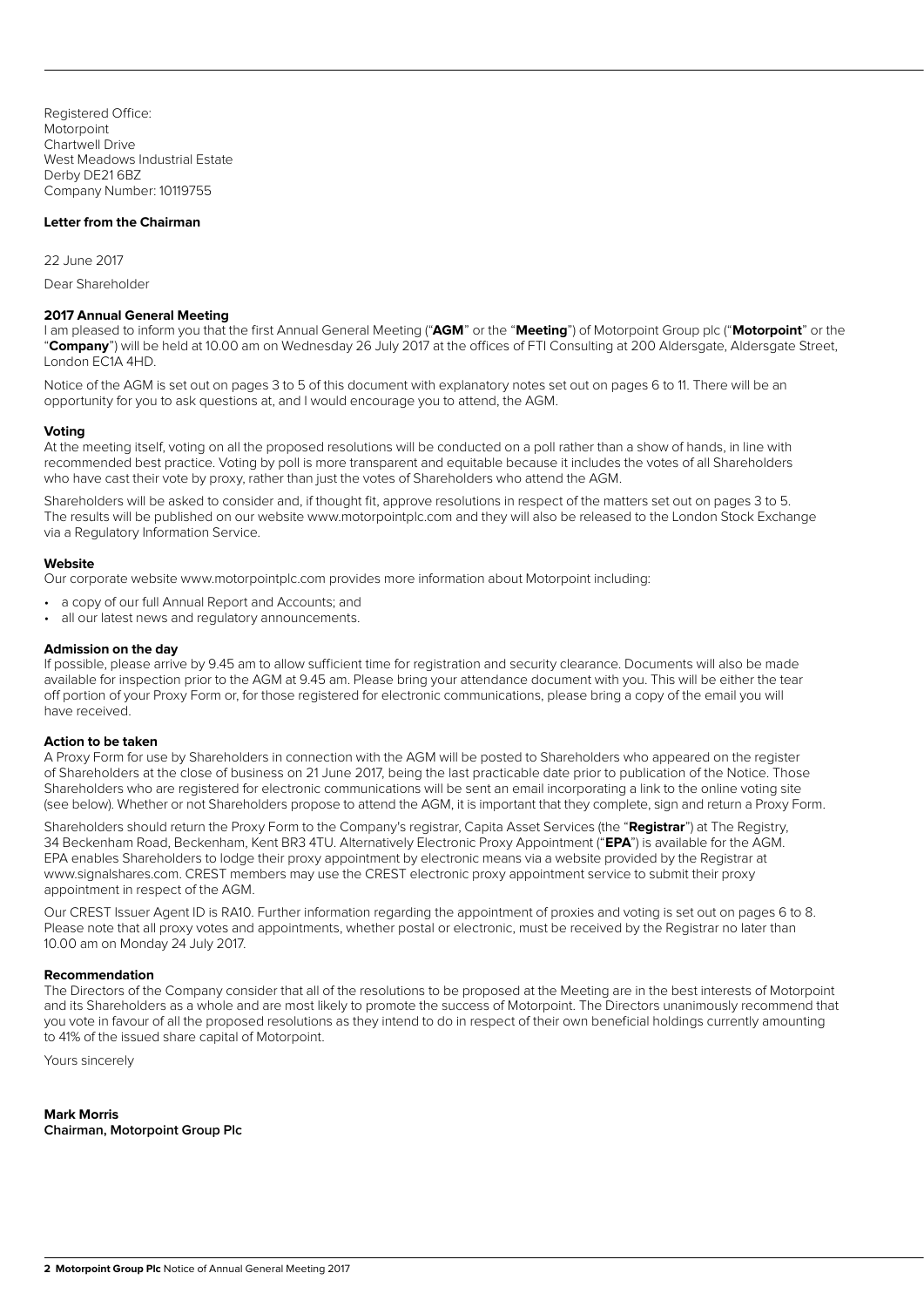# **Notice of 2017 Annual General Meeting**

Notice is hereby given that the 2017 Annual General Meeting (the "**AGM**" or the "**Meeting**") of Motorpoint Group Plc (the "**Company**") will be held at the office of FTI Consulting, 200 Aldersgate, Aldersgate Street, London EC1A 4HD on Wednesday 26 July 2017 at 10.00 am.

You will be asked to consider and vote on the resolutions below. Resolutions 1 to 14 (inclusive) will be proposed as ordinary resolutions and resolutions 15 to 18 (inclusive) will be proposed as special resolutions.

# **Ordinary Resolutions**

# **1. 2017 Annual Report And Accounts**

To receive, consider and adopt the Company's audited financial statements for the financial year ended 31 March 2017, together with the Directors' Report and the Auditors' Report on those accounts (collectively the "**Annual Report and Accounts**").

#### **2. Directors' Remuneration Report**

To approve the Directors' Remuneration Report (other than the part containing the Directors' Remuneration Policy) contained within the Annual Report and Accounts.

#### **3. Directors' Remuneration Policy**

To approve the Directors' Remuneration Policy, which is set out on pages 38 to 43 (inclusive) of the Directors' Remuneration Report contained within the Annual Report and Accounts and which will take effect on the date that the resolution is passed.

#### **4. Final Dividend**

To declare a final dividend of 2.90 pence per Ordinary Share, as recommended by the Board, in respect of the financial year ended 31 March 2017.

#### **5. Re-election of Director**

To re-elect Mark Carpenter as an executive director of the Company.

#### **6. Re-election of Director**

To re-elect James Gilmour as an executive director of the Company.

#### **7. Re-election of Director**

To re-elect David Shelton as an executive director of the Company.

#### **8. Re-election of Director**

To re-elect Mark Morris as a non-executive director of the Company.

## **9. Re-election of Director**

To re-elect Mary McNamara as a non-executive director of the Company.

# **10. Re-election of Director**

To re-elect Gordon Hurst as a non-executive director of the Company.

#### **11. Re-election of Director**

To re-elect Steve Weller as a non-executive director of the Company.

#### **12. Appointment of Auditors**

To re-appoint PricewaterhouseCoopers LLP as auditors of the Company to hold office from the conclusion of the AGM until the conclusion of the next AGM at which accounts are laid.

# **13. Auditor's Remuneration**

To authorise the Board to determine the auditors' remuneration.

# **14. Authority to Allot Shares**

That, in accordance with section 551 of the Companies Act 2006 (the "**Act**"), the directors of the Company (the "**Directors**") be and are generally and unconditionally authorised to exercise all the powers of the Company to allot Relevant Securities:

- 14.1. comprising equity securities (as defined in section 560(1) of the Act) up to an aggregate nominal amount of £667,960 (such amount to be reduced by the aggregate nominal amount of Relevant Securities then allotted pursuant to paragraph 14.2 of this Resolution) in connection with a rights issue (as defined in the Listing Rules published by the Financial Conduct Authority (the "**Listing Rules**")):
	- 14.1.1. to holders of Ordinary Shares in the capital of the Company in proportion (as nearly as practicable) to the respective numbers of Ordinary Shares held by them; and
	- 14.1.2. to holders of other equity securities in the capital of the Company, as required by the rights of those securities or subject to such rights as the Directors otherwise consider necessary, but subject to such exclusions or other arrangements as the Directors may deem necessary or expedient in relation to treasury shares, fractional entitlements, record dates or any legal or practical problems under the laws of any territory or the requirements of any regulatory body or stock exchange; and
- 14.2. otherwise than pursuant to paragraph 14.1 of this Resolution, up to an aggregate nominal amount of £333,980 (such amount to be reduced by the aggregate nominal amount of Relevant Securities then allotted pursuant to paragraph 14.1 of this Resolution in excess of £333,980),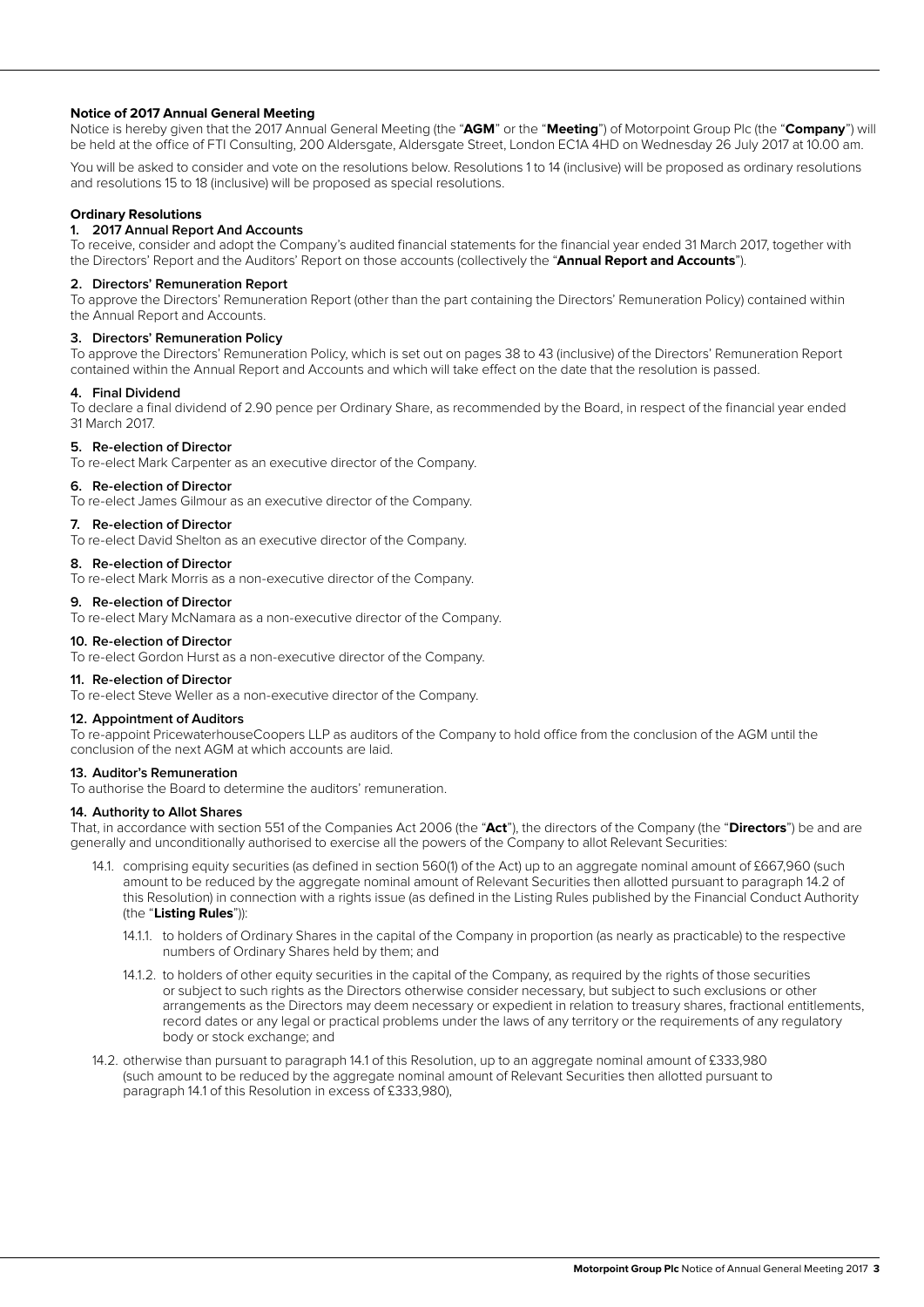provided that (unless previously revoked, varied or renewed) these authorities shall expire at the conclusion of the next AGM of the Company after the passing of this Resolution or on 25 October 2018 (whichever is the earlier), save that, in each case, the Company may make an offer or agreement before the authority expires which would or might require Relevant Securities to be allotted after the authority expires and the Directors may allot Relevant Securities pursuant to any such offer or agreement as if the authority had not expired.

In this Resolution, "**Relevant Securities**" means shares in the Company or rights to subscribe for or to convert any security into shares in the Company; a reference to the allotment of Relevant Securities includes the grant of such a right; and a reference to the nominal amount of a Relevant Security which is a right to subscribe for or to convert any security into shares in the Company is to the nominal amount of the shares which may be allotted pursuant to that right.

These authorities are in substitution for and shall replace all existing authorities (which, to the extent unused at the date of this Resolution, are revoked with immediate effect), but without prejudice to any allotment of shares or grant of rights already made, offered or agreed to be made pursuant to such authorities.

# **Special Resolutions**

# **15. Disapplication of Pre-emption Rights**

That, subject to the passing of Resolution 14, the Directors are generally authorised pursuant to section 570 of the Act to allot equity securities (as defined in section 560(1) of the Act) for cash under the authority given by that Resolution and/or to sell Ordinary Shares held by the Company as treasury shares for cash as if section 561(1) of the Act did not apply to any such allotment or sale, such authority to be limited:

- 15.1. to the allotment of equity securities where such securities have been offered (whether by way of rights issue, open offer or otherwise) to holders of Ordinary Shares in proportion (as nearly as may be practicable) to their existing holdings of Ordinary Shares but subject to the Directors having the right to make such exclusions or other arrangements in connection with the offering as they deem necessary or expedient in relation to treasury shares, fractional entitlements, record dates, legal or practical problems under the laws in any territory or the requirements of any relevant regulatory body or stock exchange or any other matter; and
- 15.2. to the allotment of equity securities or sale of treasury shares (otherwise than under paragraph 15.1 above) up to a nominal amount of £50,097,

such authority to expire at the end of the next AGM of the Company (or, if earlier, at the close of business on 25 October 2018) but, in each case, prior to its expiry the Company may make offers, and enter into agreements, which would, or might, require equity securities to be allotted (and treasury shares to be sold) after the authority expires and the Board may allot equity securities (and sell treasury shares) under any such offer or agreement as if the authority had not expired.

# **16. Disapplication of Pre-emption Rights – Acquisitions**

That, subject to the passing of Resolution 14, the Directors are authorised in addition to any authority granted under paragraph 14.1 of Resolution 14 to allot equity securities (as defined in section 560(1) of the Act) for cash under the authority given by that Resolution and/or to sell ordinary shares held by the Company as treasury shares for cash as if section 561(1) of the Act did not apply to any such allotment or sale, such authority to be:

- 16.1. limited to the allotment of equity securities or sale of treasury shares up to a nominal amount of £50,097; and
- 16.2. used only for the purposes of financing (or refinancing, if the authority is to be used within six months after the original transaction) a transaction which the Board of the Company determines to be an acquisition or other capital investment of a kind contemplated by the Statement of Principles on Disapplying Pre-Emption Rights most recently published by the Pre-Emption Group prior to the date of this notice,

such authority to expire at the end of the next AGM of the Company (or, if earlier, at the close of business on 25 October 2018) but, in each case, prior to its expiry the Company may make offers, and enter into agreements, which would, or might, require equity securities to be allotted (and treasury shares to be sold) after the authority expires and the Board may allot equity securities (and sell treasury shares) under any such offer or agreement as if the authority had not expired.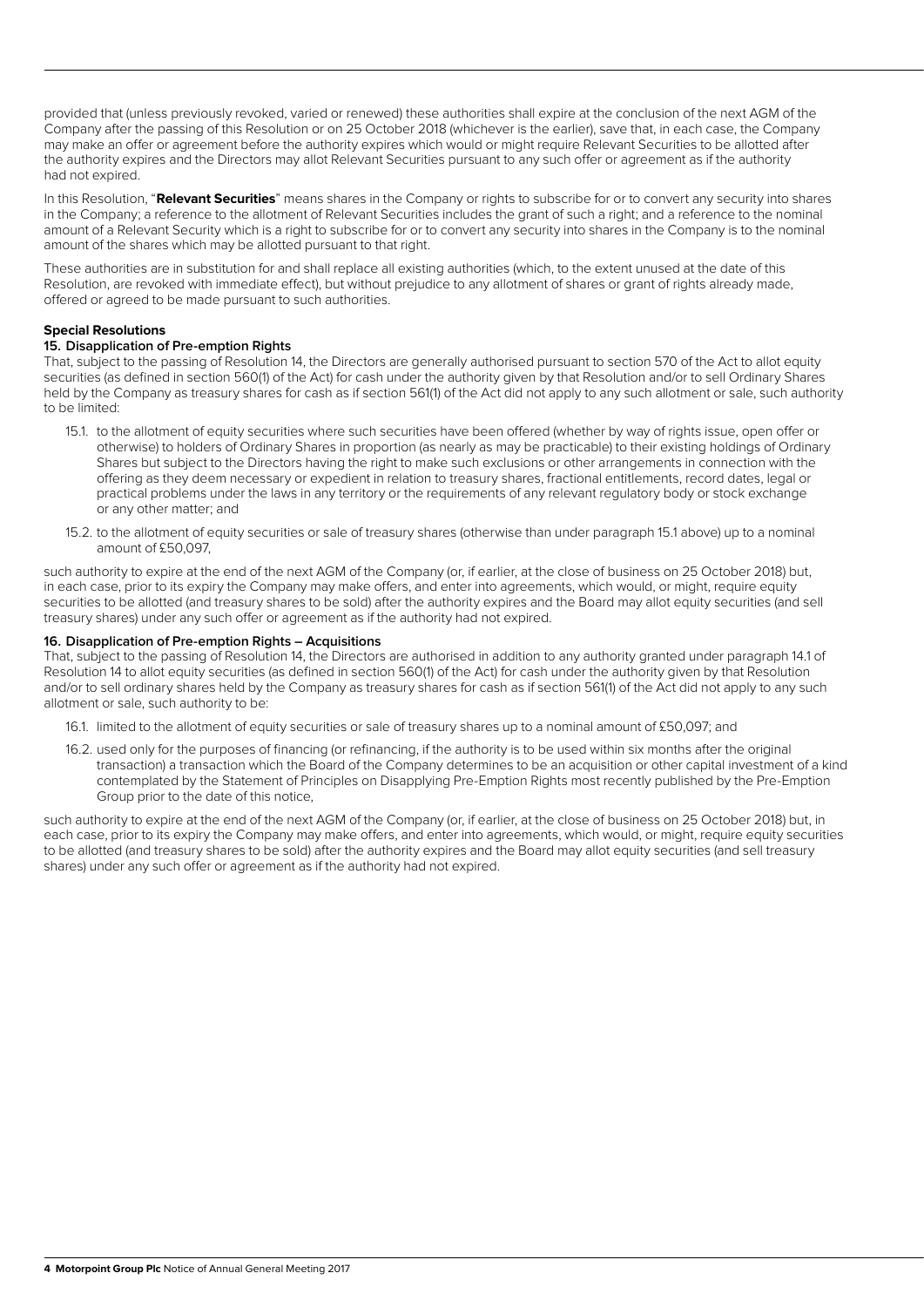# **17. Authority for Market Purchase of Shares**

That, pursuant to section 701 of the Act, the Company be and is hereby generally and unconditionally authorised to make market purchases (as defined in section 693(4) of the Act) of Ordinary Shares of £0.01 each in the capital of the Company, provided that:

- 17.1. the maximum number of such shares that may be purchased is 10,194,402 (representing approximately 10% of the Company's issued Ordinary Share capital); and
- 17.2. the minimum price which may be paid for each such Ordinary Share is its nominal value and the maximum price is the higher of 105% of the average of the middle market quotations for an Ordinary Share as derived from the London Stock Exchange Daily Official List for the five business days immediately before the purchase is made and the price which is the higher of the last independent trade and the amount stipulated by article 5 of the EU Market Abuse Regulation (596/2014) (as supplemented by Commission Delegated Regulation (EU) 2016/1052) (in each case exclusive of expenses),

and (unless previously revoked, varied or renewed) this authority shall expire at the conclusion of the next AGM of the Company after the passing of this Resolution or on 25 October 2018 (whichever is the earlier), save that the Company may enter into a contract to purchase Ordinary Shares before the expiry of this authority under which such purchase will or may be completed or executed wholly or partly after this authority expires and may make a purchase of Ordinary Shares pursuant to any such contract as if this authority had not expired.

#### **18. General Meeting Notice Period**

That a general meeting (other than an AGM) may be called on not less than 14 clear days' notice.

By order of the Board

# **Manjit K Virk**

**Company Secretary** 22 June 2017

Registered Office: Motorpoint Chartwell Drive West Meadows Industrial Estate Derby DE21 6BZ

Company Number: 10119755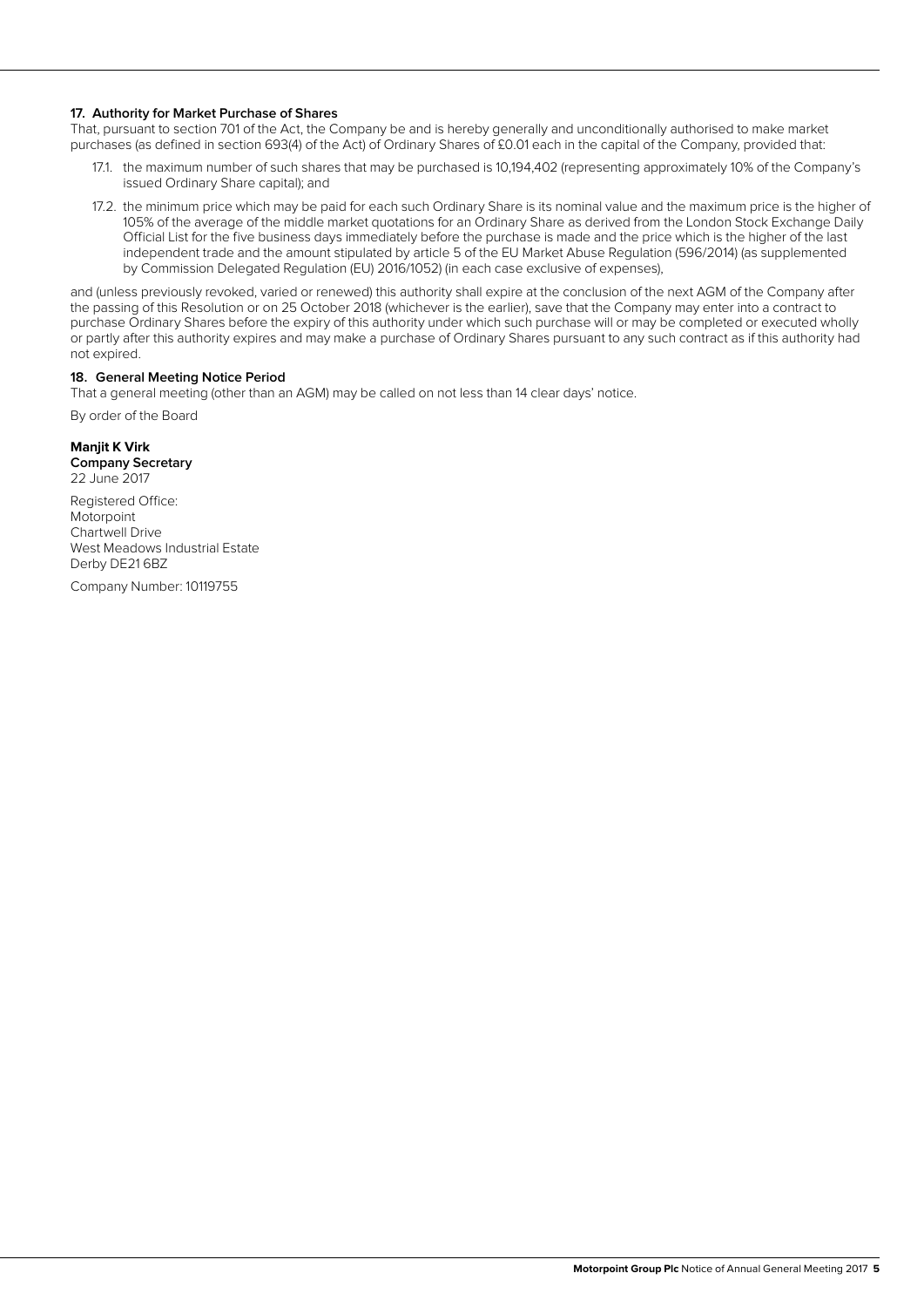# **Notes to the Notice of Annual General Meeting**

## **Entitlement to attend and vote**

1. Only persons entered on the register of members of the Company at close of business on 24 July 2017 (or, if this Meeting is adjourned, at close of business on the day two days prior to the adjourned Meeting) ("**Shareholders**") shall be entitled to attend, speak and vote at the meeting. Changes to the register of members after the relevant deadline shall be disregarded in determining the rights of any person to attend and vote at the meeting.

# **Website giving information regarding the meeting**

2. Information regarding the meeting, including the information required by section 311A of the Act, can be found at www.motorpointplc.com.

## **Attending in person**

3. If you wish to attend the meeting in person, please arrive by 9.45 am to allow sufficient time for registration and security clearance. Documents will also be made available for inspection prior to the AGM at 9.45 am. Please bring your attendance document with you. This will be either the tear off portion of your Proxy Form or, for those registered for electronic communications, please bring a copy of the email you will have received.

# **Appointment of proxies**

4. If you are a Shareholder who is entitled to attend and vote at the meeting, you are entitled to appoint one or more proxies to exercise all or any of your rights to attend, speak and vote at the meeting and you should have received a Proxy Form. A proxy does not need to be a Shareholder but must attend the Meeting to represent you. You can only appoint a proxy using the procedures set out in these notes and the notes to the Proxy Form.

5. If you are not a Shareholder of the Company but you have been nominated by a Shareholder of the Company to enjoy information rights, you do not have a right to appoint any proxies under the procedures set out in this "Appointment of proxies" section. Please read the section "Nominated persons" below.

6. You may appoint more than one proxy provided each proxy is appointed to exercise the rights attached to a different share or shares held by that Shareholder and a Proxy Form is completed for each proxy. To obtain additional Proxy Forms please contact the Registrar on 0871 664 0300 (calls cost 12p per minute plus your phone company's access charge. Calls outside the UK will be charged at the applicable international rate. Lines are open between 9.00 am and 5.30 pm, Monday to Friday excluding public holidays in England and Wales). You will need to state clearly on each Proxy Form the number of shares in relation to which the proxy is appointed. Failure to specify the number of shares to which each proxy appointment relates or specifying a number in excess of those held by the Shareholder will result in the proxy appointment being invalid. If you wish your proxy to speak on your behalf at the Meeting you will need to appoint your own choice of proxy (not the Chairman) and give your instructions to them directly.

#### 7. Shareholders can:

- appoint a proxy or proxies and give proxy instructions by returning the enclosed Proxy Form by post (see note 9);
- register their proxy appointment electronically (see note 10); and
- if a CREST member, register their proxy appointment by utilising the CREST electronic proxy appointment service (see note 11).

8. A vote withheld is not a vote in law, which means that the vote will not be counted in the calculation of votes for or against the resolution. If no voting indication is given, your proxy will vote or abstain from voting at his or her discretion. Your proxy will vote (or abstain from voting) as he or she thinks fit in relation to any other matter which is put before the meeting.

# **Appointment of proxy by post**

9. The notes to the Proxy Form explain how to direct your proxy how to vote on each resolution or withhold their vote.

To appoint a proxy using the Proxy Form, the form must be:

- completed and signed;
- sent or delivered to Capita Asset Services (the "**Registrar**") at The Registry, 34 Beckenham Road, Beckenham, Kent BR3 4TU; and
- received by the Registrar by 10.00 am on Monday 24 July 2017.

In the case of a Shareholder which is a company, the Proxy Form must be executed under its common seal or signed on its behalf by an officer of the company or an attorney for the company.

Any power of attorney or any other authority under which the Proxy Form is signed (or a duly certified copy of such power or authority) must be included with the Proxy Form.

If you have not received a Proxy Form and believe that you should have one, or if you require additional Proxy Forms, please contact the Registrar on 0871 664 0300 (calls cost 12p per minute plus your phone company's access charge. Calls outside the UK will be charged at the applicable international rate. Lines are open between 9.00 am and 5.30 pm, Monday to Friday excluding public holidays in England and Wales).

# **Appointment of proxies electronically**

10. Alternatively Electronic Proxy Appointment ("**EPA**") is available for the AGM. EPA enables Shareholders to lodge their proxy appointment by electronic means via a website provided by the Registrar, at www.signalshares.com. Any proxies appointed electronically must be received by the Registrar by 10.00 am on Monday 24 July 2017.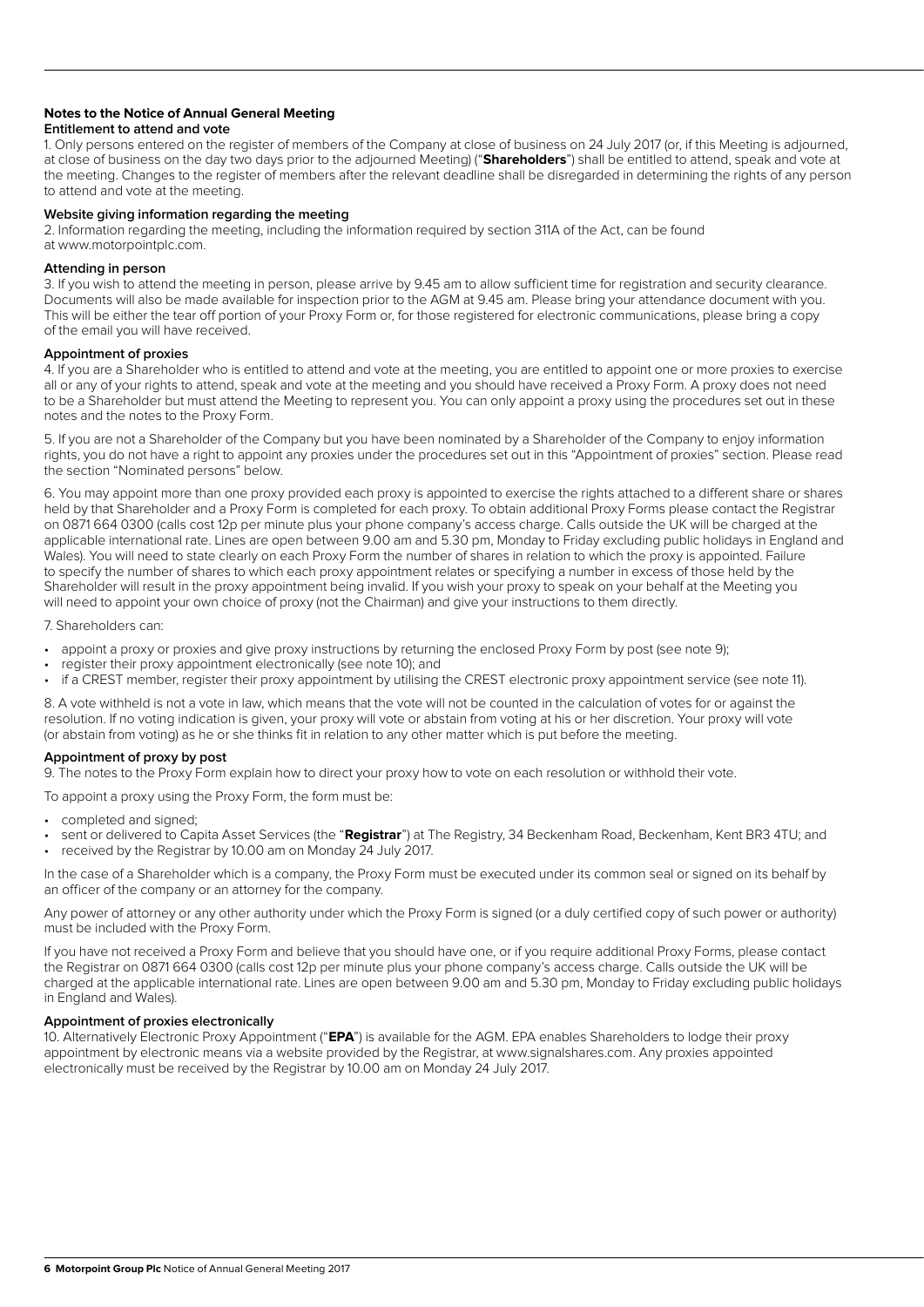## **Appointment of proxies through CREST**

11. CREST members who wish to appoint a proxy or proxies by utilising the CREST electronic proxy appointment service may do so for the meeting and any adjournment(s) of it by using the procedures described in the CREST Manual (available via www.euroclear.com). CREST Personal Members or other CREST sponsored members, and those CREST members who have appointed a voting service provider(s), should refer to their CREST sponsor or voting service provider(s), who will be able to take the appropriate action on their behalf.

For a proxy appointment or instructions made using the CREST service to be valid, the appropriate CREST message (a "**CREST Proxy Instruction**") must be properly authenticated in accordance with Euroclear UK & Ireland Limited's ("**EUI**") specifications and must contain the information required for such instructions, as described in the CREST Manual. The message, regardless of whether it constitutes the appointment of a proxy or is an amendment to the instruction given to a previously appointed proxy, must, in order to be valid, be transmitted so as to be received by our CREST Issuer Agent (ID is RA10) no later than 10.00 am on Monday 24 July 2017, or, in the event of an adjournment of the Meeting, 48 hours before the adjourned Meeting. For this purpose, the time of receipt will be taken to be the time (as determined by the timestamp applied to the message by the CREST Applications Host) from which the issuer's agent is able to retrieve the message by enquiry to CREST in the manner prescribed by CREST. After this time, any change of instructions to proxies appointed through CREST should be communicated to the appointee through other means.

CREST members and, where applicable, their CREST sponsors or voting service providers should note that EUI does not make available special procedures in CREST for any particular message. Normal system timings and limitations will therefore apply in relation to the input of CREST Proxy Instructions. It is the responsibility of the CREST member concerned to take (or, if the CREST member is a CREST personal member or sponsored member, or has appointed a voting service provider(s), to procure that his/her CREST sponsor or voting service provider(s) take(s)) such action as shall be necessary to ensure that a message is transmitted by means of the CREST system by any particular time. In this connection, CREST members and, where applicable, their CREST sponsors or voting service providers are referred, in particular, to those sections of the CREST Manual concerning practical limitations of the CREST system and timings.

The Company may treat as invalid a CREST Proxy Instruction in the circumstances set out in regulation 35(5)(a) of the Uncertificated Securities Regulations 2001.

#### **Appointment of proxy by joint holders**

12. In the case of joint holders, where more than one of the joint holders completes a proxy appointment, only the appointment submitted by the most senior holder will be accepted. Seniority is determined by the order in which the names of the joint holders appear in the Company's register of members in respect of the joint holding (the first-named being the most senior).

#### **Changing proxy instructions**

13. Shareholders may change proxy instructions by submitting a new proxy appointment using the methods set out above. Note that the cut-off time for receipt of proxy appointments also applies in relation to amended instructions; any amended proxy appointment received after the relevant cut-off time will be disregarded.

Where you have appointed a proxy using the hard-copy Proxy Form and would like to change the instructions using another hard-copy Proxy Form, please contact the Registrar on 0871 664 0300 (calls cost 12p per minute plus your phone company's access charge. Calls outside the UK will be charged at the applicable international rate. Lines are open between 9.00 am and 5.30 pm, Monday to Friday excluding public holidays in England and Wales).

If you submit more than one valid proxy appointment, the appointment received last before the latest time for the receipt of proxies will take precedence.

#### **Termination of proxy appointment**

14. A Shareholder may revoke a proxy instruction but to do so you will need to inform the Company in writing by sending a signed hard-copy notice clearly stating your intention to revoke your proxy appointment to the Registrar at The Registry, 34 Beckenham Road, Beckenham, Kent BR3 4TU. In the case of a Shareholder which is a company, the revocation notice must be executed under its common seal or signed on its behalf by an officer of the company or an attorney for the company. Any power of attorney or any other authority under which the revocation notice is signed (or a duly certified copy of such power or authority) must be included with the revocation notice. In either case, the revocation notice must be received by the Registrar no later than 10.00 am on Monday 24 July 2017.

If you attempt to revoke your proxy appointment but the revocation is received after the time specified, your original proxy appointment will remain valid unless you attend the meeting and vote in person.

Appointment of a proxy does not preclude you from attending the meeting and voting in person. If you have appointed a proxy and attend the Meeting in person, your proxy appointment will automatically be terminated.

# **Corporate representatives**

15. A corporation which is a Shareholder can appoint one or more corporate representatives who may exercise, on its behalf, all its powers as a Shareholder provided that no more than one corporate representative exercises powers over the same share.

#### **Issued shares and total voting rights**

17. As at 21 June 2017, which is the latest practicable date before publication of this notice, the Company's issued share capital comprised 100,194,023 Ordinary Shares of £0.01 each. Each Ordinary Share carries the right to one vote at a general meeting of the Company and, therefore, the total number of voting rights in the Company as at close of business on 21 June 2017 is 100,194,023.

The Company's website will include information on the number of shares and voting rights.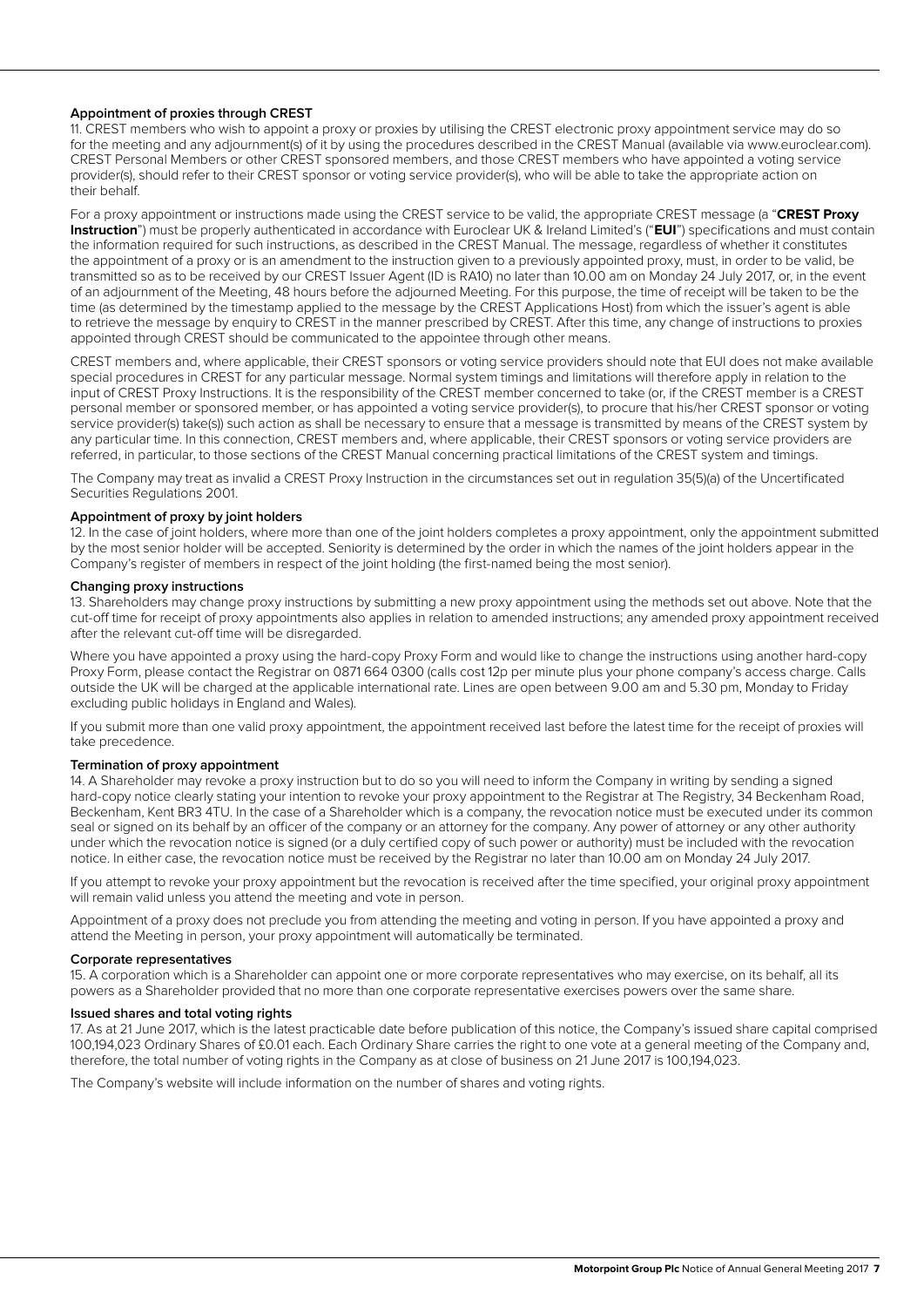# **Questions at the Meeting**

18. Any Shareholder attending the Meeting has the right to ask questions. The Company must answer any question you ask relating to the business being dealt with at the Meeting unless:

- answering the question would interfere unduly with the preparation for the meeting or involve the disclosure of confidential information; or
- the answer has already been given on a website in the form of an answer to a question; or

• it is undesirable in the interests of the Company or the good order of the meeting that the question be answered.

#### **Website publication of audit concerns**

21. Under section 527 of the Act, a Shareholder or Shareholders meeting the threshold requirements set out in that section have the right to request the Company to publish on its website a statement setting out any matter that such Shareholders propose to raise at the Meeting relating to the audit of the Company's accounts (including the Auditor's Report and the conduct of the audit) that are to be laid before the Meeting.

Where the Company is required to publish such a statement on its website:

- it may not require the Shareholders making the request to pay any expenses incurred by the Company in complying with the request; • it must forward the statement to the Company's auditors no later than the time the statement is made available on the Company's
- website; and the statement may be dealt with as part of the business of the Meeting.

The request:

- may be in hard-copy form or in electronic form (see note 22 below);
- must either set out the statement in full or, if supporting a statement sent by another Shareholder, clearly identify the statement which is being supported;
- must be authenticated by the person or persons making it (see note 22 below); and
- be received by the Company at least one week before the Meeting.

#### **Submission of hard-copy and electronic requests and authentication requirements**

22. Where a Shareholder or Shareholders wish to request the Company to publish audit concerns (see note 21), such request be must be made by either sending:

- a hard-copy request which is signed by you and states your full name and address to the Company Secretary at Motorpoint, Chartwell Drive, West Meadows Industrial Estate, Derby DE21 6BZ;
- a request which states your full name and address to <Manjit.Virk@motorpoint.co.uk>. Please state "AGM" in the subject line of the email.

#### **Nominated persons**

23. If you are a person who has been nominated under section 146 of the Act to enjoy information rights ("**Nominated Person**"):

- you may have a right under an agreement between you and the Shareholder of the Company who has nominated you to have information rights ("**Relevant Shareholder**") to be appointed or to have someone else appointed as a proxy for the Meeting;
- if you either do not have such a right or if you have such a right but do not wish to exercise it, you may have a right under an agreement between you and the Relevant Shareholder to give instructions to the Relevant Shareholder as to the exercise of voting rights; and
- your main point of contact in terms of your investment in the Company remains the Relevant Shareholder (or, perhaps, your custodian or broker) and you should continue to contact them (and not the Company) regarding any changes or queries relating to your personal details and your interest in the Company (including any administrative matters). The only exception to this is where the Company expressly requests a response from you.

The rights relating to proxies set out in note 4 do not apply directly to nominated persons.

# **Voting**

24. Voting on all resolutions will be conducted by way of a poll rather than on a show of hands. This is a more transparent method of voting as Shareholders' votes are counted according to the number of shares registered in their names.

As soon as practicable following the Meeting, the results of the voting will be announced via a Regulatory Information Service and also placed on the Company's website.

#### **Documents on display**

25. Copies of the service contracts of the executive Directors and the non-executive Directors' contracts for services are available for inspection at the Company's registered office during normal business hours and at the place of the meeting from at least 15 minutes prior to the meeting until the end of the meeting.

# **Communication**

You may not use any electronic address provided either:

- in this Notice of AGM; or
- any related documents (including the Chairman's letter and Proxy Form),

to communicate with the Company for any purposes other than those expressly stated.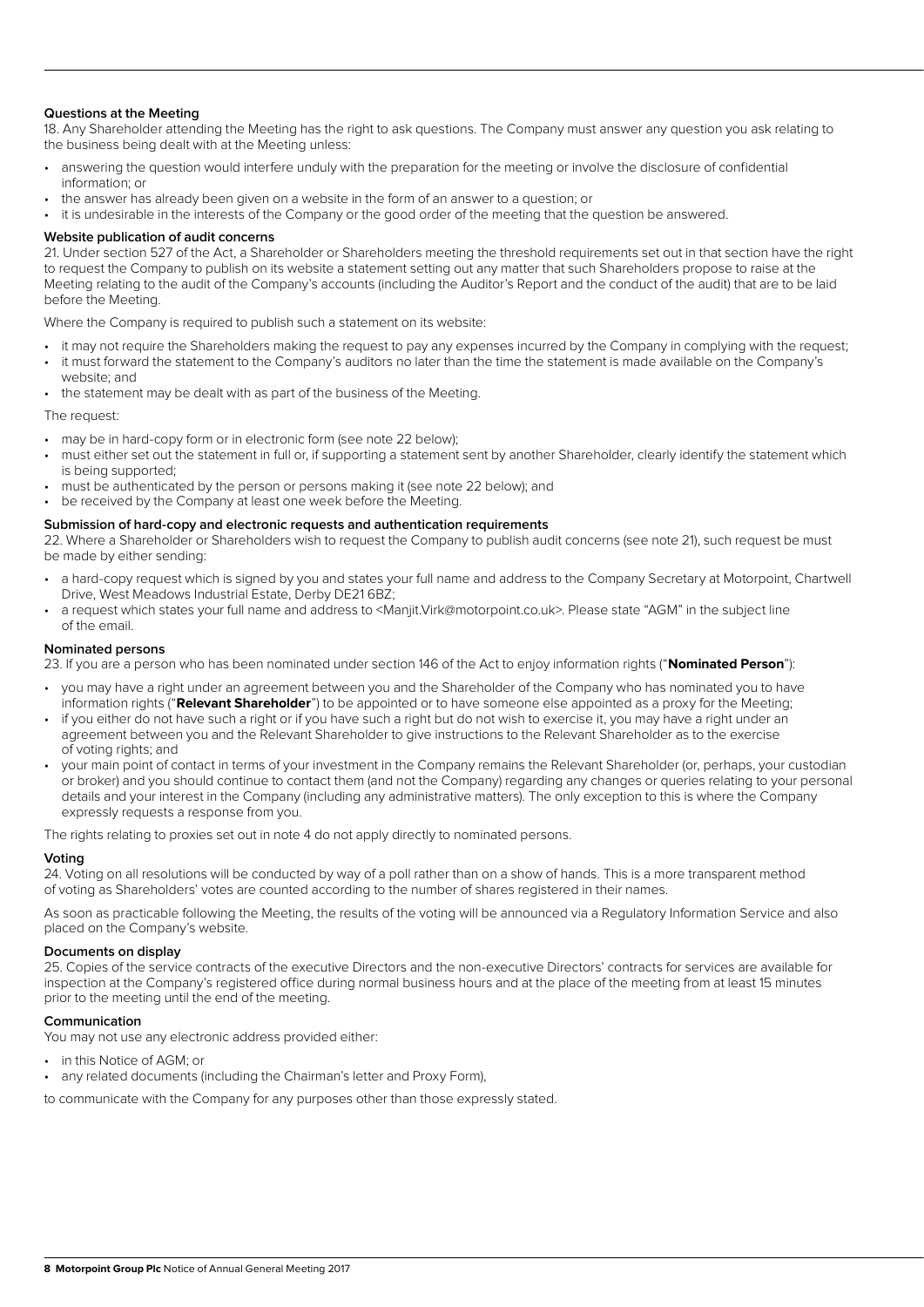# **Explanatory Notes to Resolutions**

An explanation of each of the resolutions is set out below.

#### **Resolution 1: Reports and Accounts**

The Directors are required to present to the meeting the audited accounts and the reports of the Directors and the auditors for the financial year ended 31 March 2017.

#### **Resolution 2: Directors**' **Remuneration Report**

The Act requires the Company to produce a yearly report on Directors' remuneration (the "**Report**") and to put an annual resolution to shareholders for approval of that Report. The Directors' Remuneration Report for which approval is sought is set out on pages 36 to 48 of the Annual Report and Accounts for the financial year ended 31 March 2017. In accordance with the legislation, this vote will be advisory.

## **Resolution 3: Directors**' **Remuneration Policy**

This Resolution is being proposed to comply with section 439A of the Act which introduced a new requirement for a separate resolution on the Remuneration Policy (the "**Policy**") contained in the Report to be put to a vote by Shareholders. This vote is a binding one. If passed, the Policy will take effect from the date of the resolution being passed and will apply until replaced by a new or amended policy. Once the policy is effective, the Company will not be able to make payments to a Director other than in accordance with the Policy. The Policy is intended to be put forward for Shareholder approval every three years, as required by the Act. If the Policy is not approved by the Shareholders for any reason, the Company will, if and to the extent permitted to do so under the Act, continue to make payments to Directors in accordance with the Company's existing policy on Directors' remuneration and will seek Shareholder approval for a revised policy as soon as practicable.

#### **Resolution 4: Declaration of Dividend**

Final dividends must be approved by Shareholders but cannot exceed the amount recommended by the Directors.

The Dividend Reinvestment Plan ("**DRIP**") will be available for the dividend, which enables you to reinvest this cash dividend in additional shares in the Company.

If you would like to apply for the DRIP you can do so online at www.signalshares.com. For further information please call the Registrar on 0871 664 0300 (calls cost 12p per minute plus your phone company's access charge. Calls outside the UK will be charged at the applicable international rate. Lines are open between 9.00 am and 5.30 pm, Monday to Friday excluding public holidays in England and Wales).

If you have already elected for the DRIP, you will not need to re-apply.

# **Resolutions 5 to 11 (inclusive): Re-appointment of Directors**

In accordance with the articles of association of the Company (the "**Articles**") (pursuant to which any Director who has not been appointed at an annual general meeting of the Company must be re-appointed) and the UK Corporate Governance Code, all of the Directors are seeking re-appointment. The Board, having considered the mix of skills, knowledge and experience of each of the Directors, confirms that it remains satisfied that each of the Directors continues to perform his or her duties effectively. Biographical details of these Directors are set out below.

# **Mark Morris** Non-Executive Chairman

**Date of appointment:** 12 April 2016

**Committee memberships:** Nomination (Chair)

**Background and career:** Mark has been Chairman of Motorpoint Limited since January 2013 and prior to that Chairman/consultant since December 2010. He has 19 years' experience in motor retail having been Finance Director and then Managing Director of Sytner Group plc. Prior to his role at Sytner Group, Mark was in audit, business advisory and corporate finance with Price Waterhouse where he qualified as a Chartered Accountant.

**Areas of expertise:** Motor retail & finance

**Significant external roles:** HomeServe plc – Senior Independent Director and Chair of Audit & Risk Committee

# **Mark Carpenter** Chief Executive Officer ("**CEO**")

# **Date of appointment:** 12 April 2016

**Committee memberships:** None

**Background and career:** Mark was appointed CEO of Motorpoint Limited in May 2013 following two years as Chief Financial Officer. He has 15 years' experience in motor retail and was previously Finance Director of Sytner Group from 2005 to 2010. Prior to this, Mark was with Andersen, where he qualified as a Chartered Accountant.

**Areas of expertise:** Motor retail & finance

**Significant external roles:** None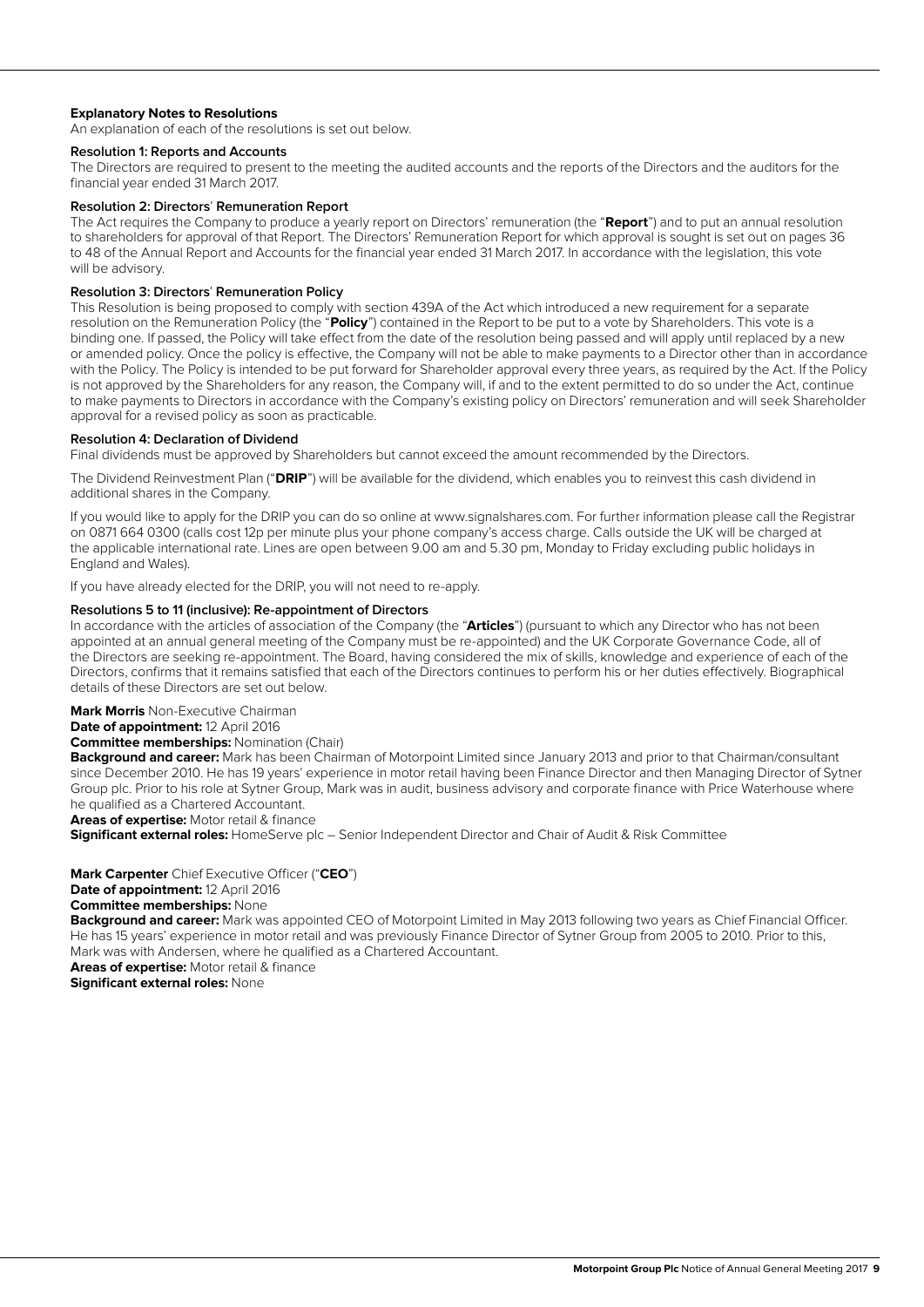#### **James Gilmour** Chief Financial Officer **Date of appointment:** 12 April 2016 **Committee memberships:** None

**Background and career:** James has been Chief Financial Officer of Motorpoint Limited since August 2015. He has 10 years' experience in retail, having previously held a number of finance positions at Tesco, including two years as Finance Director of Tesco Slovakia. Prior to Tesco, James held positions with Volvo Financial Services and with Deloitte, where he qualified as a Chartered Accountant. **Areas of expertise:** Motor retail, general retail and finance **Significant external roles:** None

**David Shelton** Executive Director **Date of appointment: 12 April 2016 Committee memberships:** None **Background and career:** David co-founded Motorpoint in March 1998 following a 10 year career as Buying Director for Motorhouse. **Areas of expertise:** Motor retail **Significant external roles:** Director of Shoby Properties Limited and Shoby Investments Limited

**Gordon Hurst** Independent Non-Executive Director **Date of appointment:** 13 May 2016 **Committee memberships:** Audit (Chair), Remuneration, Nomination **Background and career:** Gordon spent the majority of his executive career with Capita plc where he spent 27 years including 19 years as Group Finance Director. Gordon trained as a Chartered Accountant with Coopers & Lybrand. **Areas of expertise:** Finance

**Significant external roles:** Featurespace Limited – Senior Independent Director, Marston Holdings – Senior Independent Director

**Mary McNamara** Senior Independent Non-Executive Director **Date of appointment:** 13 May 2016 (Senior Independent Director from 21 October 2016) **Committee memberships:** Remuneration (Chair), Audit, Nomination **Background and career:** Mary was CEO of the Commercial Division and board director of the Banking Division at Close Brothers Group. She spent 17 years with GE in a number of leadership roles including CEO of the European Fleet Services business. Mary has also spent time with Skandia and 14 years at Harrods. **Areas of expertise:** Financial Services

**Significant external roles:** OneSavings Bank plc – Chair of Remuneration Committee, Dignity plc

**Steve Weller** Independent Non-Executive Director

**Date of appointment:** 13 May 2016

**Committee memberships:** Audit, Remuneration, Nomination

**Background and career:** Steve is CEO of uSwitch.com, one of the leading comparison websites, where he has been since 2006. uSwitch.com was expanded rapidly under Steve's leadership where he successfully completed a management buy-out in 2013 with LDC and subsequently sold the business to ZPG plc in 2015. Prior to this Steve was involved in a number of roles in the telecoms industry including with Orange.

**Areas of expertise:** E-commerce and online

**Significant external roles:** CEO of uSwitch.com

Under the Listing Rules, the Company is also required to provide details of (i) any previous or existing relationship, transaction or arrangement between an Independent Director and the Company, its Directors, any controlling Shareholder or any associate of a controlling Shareholder; (ii) why the Company considers the proposed Independent Director will be an effective Director; (iii) how the Company has determined that the proposed Director is an Independent Director; and (iv) the process by which the Company has selected each Independent Director. This information can be found in the Annual Report and Accounts.

#### **Resolutions 12 & 13: Appointment of Auditors**

The Company is required to appoint auditors at each general meeting at which accounts are laid before the Company, to hold office until the end of the next such meeting. Resolution 12 proposes the appointment and, in accordance with standard practice, Resolution 13 gives authority to the Directors to determine the remuneration to be paid to the auditors.